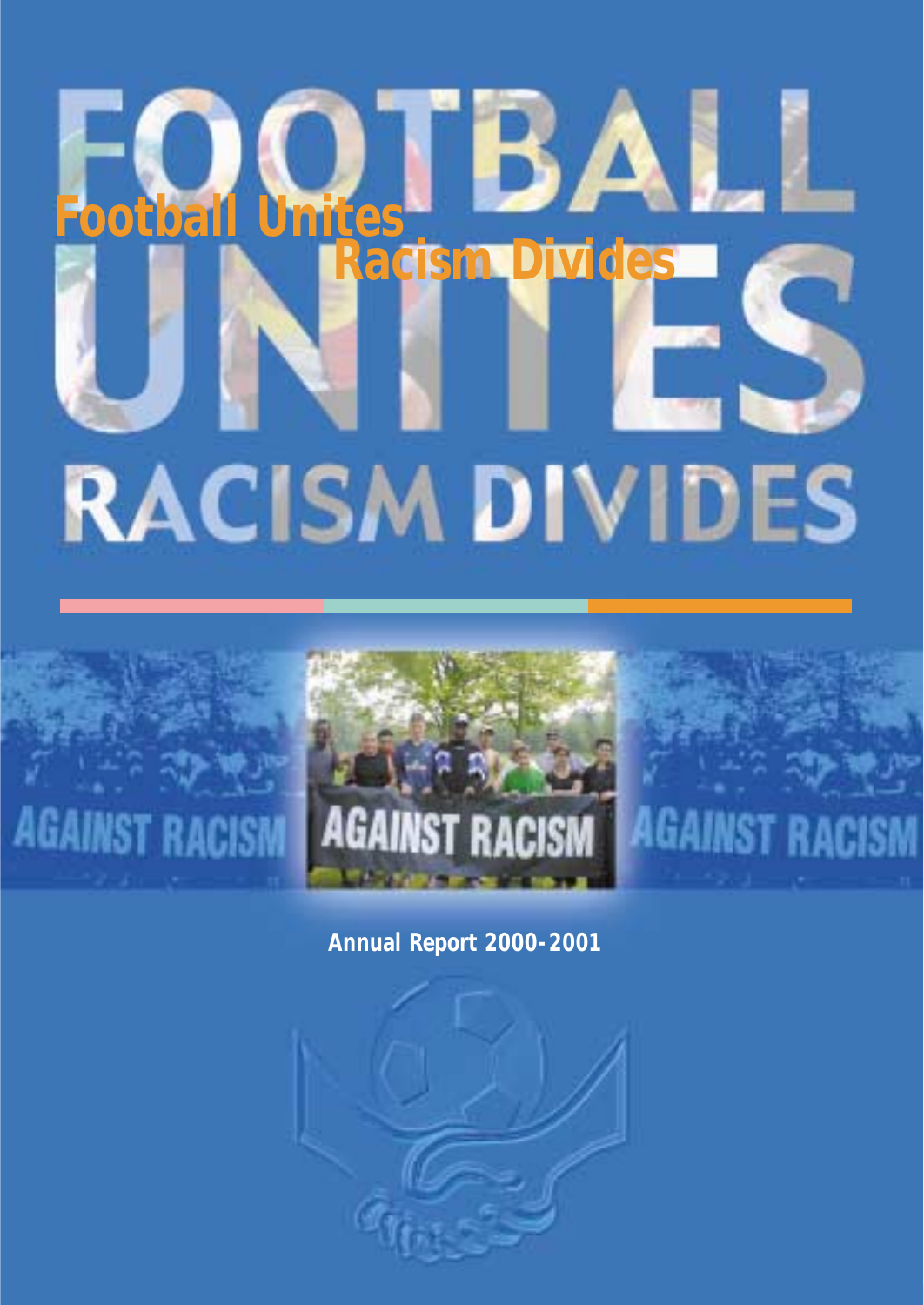

**UNI**<br>ISM

Đ

### **Contents:**

| Foreword                                                | p.3     |
|---------------------------------------------------------|---------|
| <b>Introduction</b>                                     | p.4/5   |
| Increasing ethnic minority<br>participation in football | p.6/10  |
| Ethnic minority women<br>in football                    | p.11    |
| Reducing racial harassment                              | p.12/13 |
| Anti-racist education                                   | p.14/16 |
| Resources and information                               | p.17/19 |
| <b>Millennium Volunteers</b>                            | p.20/24 |
| National and International work                         | p.25    |
| <b>Looking Forward</b>                                  | p.26    |

lle

**United Colours** of Football

 $\frac{1}{2}$ 

 $\ddot{\bullet}$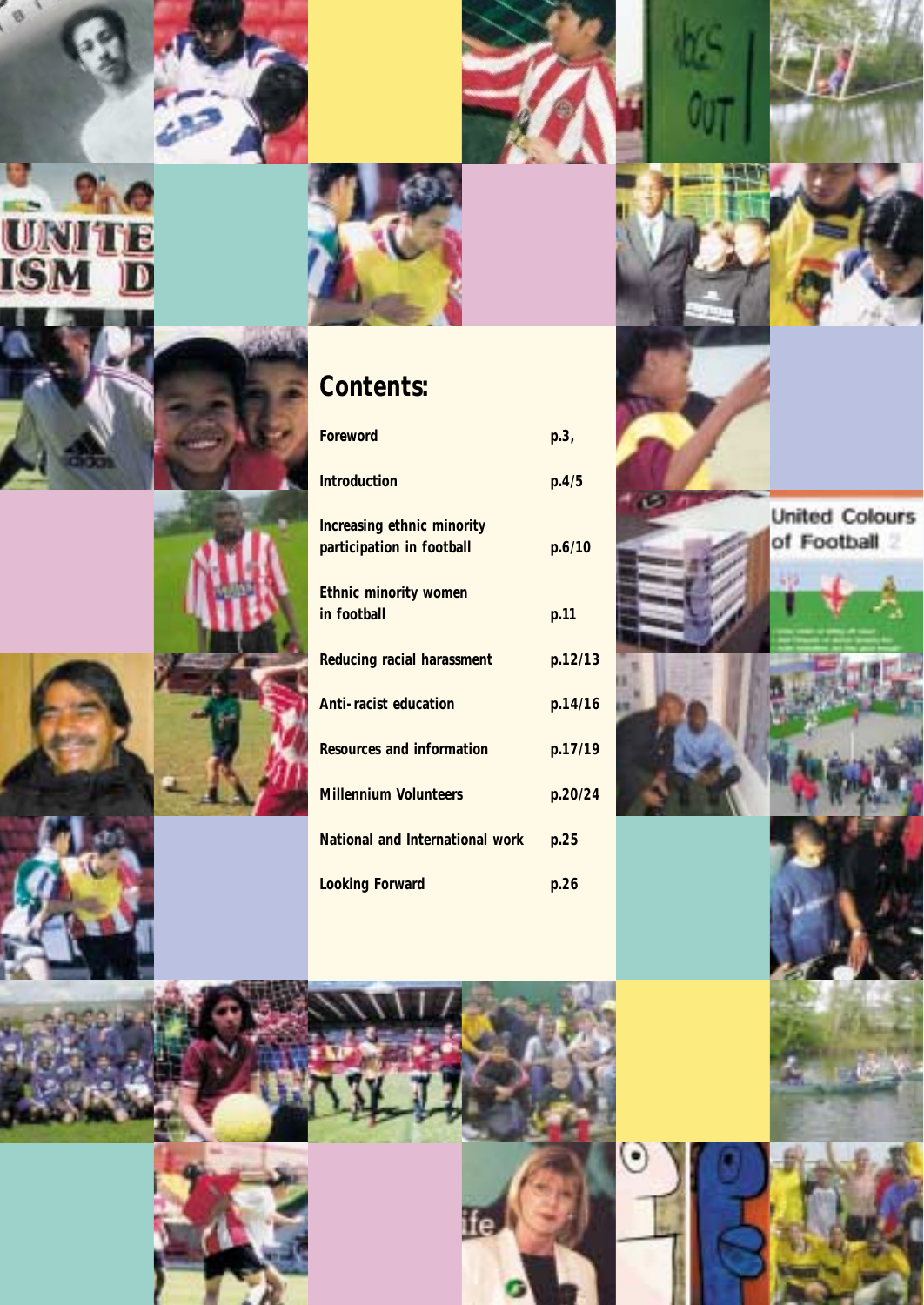

## **Foreword**

As this report goes to print towns and cities across the north of England are picking up the pieces from a series of riots precipitated by young men expressing their dissatisfaction with their immediate environment, economic prospects and in defence of their communities against racist attacks.

The nature of this discontent and its expressions has brought about a plethora of analysis widely aired in the media and on the streets. A depressing picture of exclusion, segregation and denial of opportunities has begun to emerge. All the more depressing because we've been here before in different parts of the country and with different constituencies of young men.

The links between young people rioting and the work of a project such as Football Unites, Racism Divides may not be immediately obvious but in the spirit of examination and recommendations for future good practice the achievements of the project and similar groups should not be ignored.

Football Unites, Racism Divides (FURD) has been working with different sections of its local community to tackle social and racial exclusion for a number of years. The projects outlined in the pages of this Annual Report detail the extensive nature of their work and the different groups of people whom the project has sought to engage.

Through building effective working partnerships with football fans, young people from all backgrounds, local Black communities and footballing institutions at all levels, alongside city-wide and regional statutory organisations, FURD has been able to translate a widespread passion for football amongst client groups into meaningful and effective anti-racist interventions.

So through educational work in schools and organised youth groups, street activities with young people through Streetkick, reaching out to adult football fans through the United Colours of Football fanzine and www.furd.org, the mentoring and empowerment of young people through Millennium Volunteers, Sharrow United and Somali Blades, and by offering a stake in their local communities to individuals who came as refugees, the project illustrates how it is possible to overcome differing but related problems of exclusion.

The lessons are clear and transferable. At the crux of it is the analysis that progress comes through working in real partnership with communities. Moving forward with the agendas of those communities and individual clients to the fore. In contrast the immediate lessons to be drawn from rioting youths may not be so clear, but it if these principles formed the starting point of action elsewhere who knows where we could go?

#### **Piara Powar**

National Co-ordinator, 'Kick It Out' July 2001.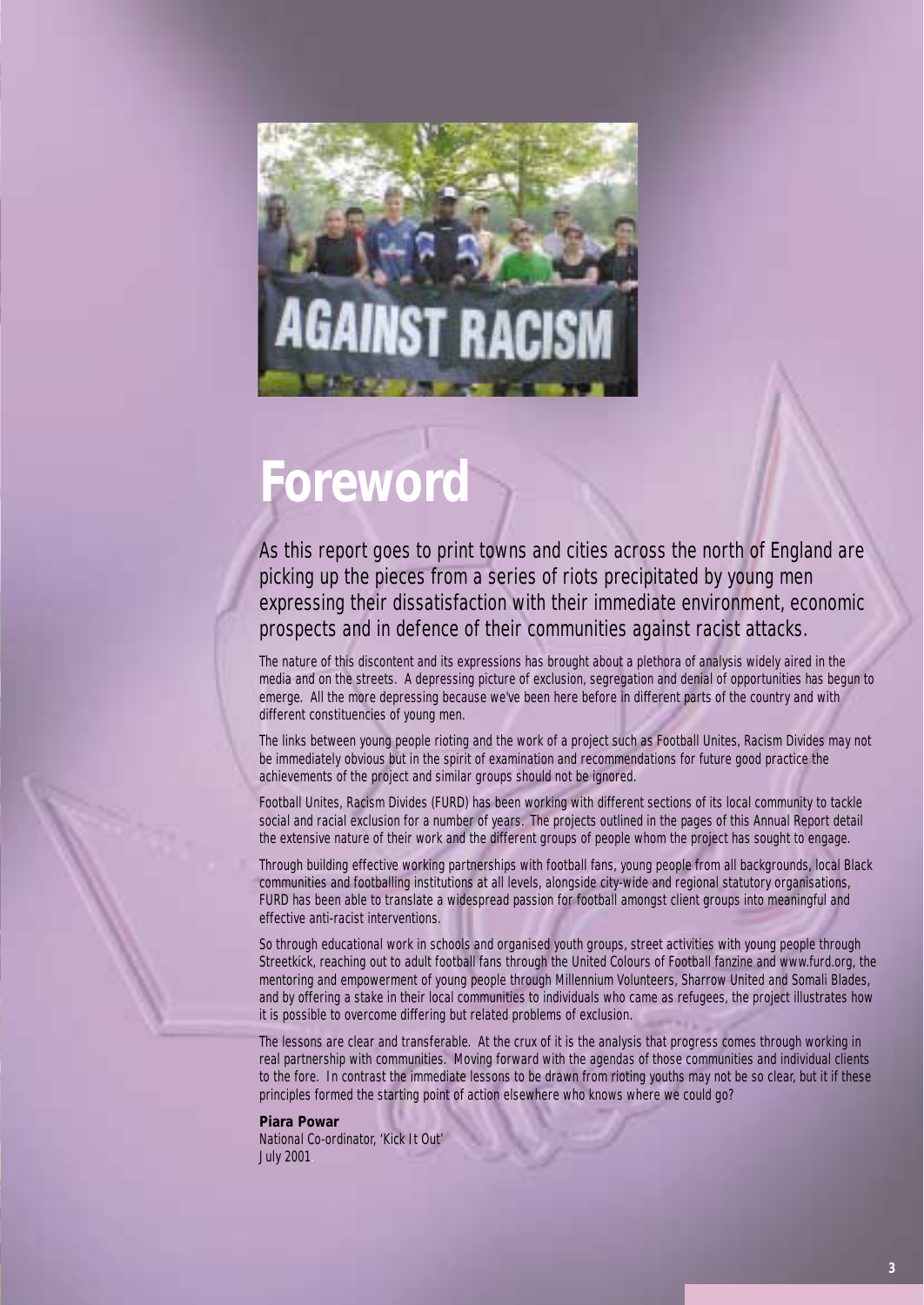



**Sheffield/Derbyshire border 1997**

# **Introduction**

The relationship between 'race' and football takes a number of forms. It has long been the case that a number of fans have used Saturday afternoons at football matches to air their racial prejudices but it is now recognised that this minority of racist fans is only part of the problem. What is also important is how Black and Asian people become involved in football as players, coaches or spectators, the interest they take in football and whether in certain areas they feel excluded. A third issue is the relationship between a professional football club and its local community; that is, whether the association is of mutual advantage or one-sided.

Sheffield United Football Club is based at Bramall Lane, which is one of the oldest existing sports grounds in the world. The local city council ward, Sharrow, has an ethnic minority youth population of 44%; however only one percent of the crowd at a Sheffield United home game against Bolton Wanderers on 22 November 1996 were Black or Asian. According to research undertaken by Sheffield Hallam University in 1996, twenty percent of local ethnic minority residents had suffered regular racial harassment on match-days. A common reaction to this was for residents not to be seen outside before, during and after matches so as not to attract attention.

'Football Unites, Racism Divides' (FURD) believes that football, as the world's most popular game, can help bring people together – people from different backgrounds, to play, watch and enjoy the game, and to break down barriers created by ignorance or prejudice.

The partnership project has its origins in a small group of Sheffield United fans and youth workers, who in the early 1990s began to voice their concerns around a number of issues connected with their local football club, including racism.

The partners are a unique mix of fans, football club, local city council officers, youth and community groups, racial equality council, schools, church, police and community safety units. They consist of:-

- **Sheffield United Football Club**
- **Blades Independent Fans' Association**
- **Sheffield United Supporters' Club**
- **Football Supporters' Association**
- **South Yorkshire Police**
- **The Hub African-Caribbean Centre**
- **Abbeydale Asian Youth Project**
- **Sheffield Wednesday Football Club**
- **Sheffield Race Equality Council**
- **Abbeydale Grange School**
- **Sheffield Youth Service**
- **Somali Blades Football Club**
- **Sheffield and Hallamshire County FA**



#### **Kevin Titterton, FURD volunteer and designer/builder of the 'Streetkick' mobile football game**

"My name is Kevin Titterton and I'm a 38 year old Sheffield United supporter/sufferer. My involvement with the project began after a

spell as a volunteer worker with the FSA's Sheffield Fans' Embassy during Euro 96, and following a contribution I made to a discussion around the problems of racism in football at the 1996 AGM of the Blades Independent Fans' Association. This led to my being invited to join the newly-formed project as a volunteer, which allowed me to tackle something that's always been important to me and to serve a community that has always been special to me. That community, Sharrow, incorporates the home of The Blades, and it's where I spent the early part of my life.

Football Unites has allowed me to work in a field that I would probably have never done so, had the project not presented the opportunity. For someone with a passionate love of football, (but saddled with soccer skills that would not trouble the Queen Mother were she keeping goal for the opposition), it has allowed me to be involved in the Sharrow United Regional Alliance Sunday League side, to feel part of a team and its setup. I have been able to assist and learn from the setting up of a remarkable library and resource facility, that will ensure the promotion and objectives of our work are achieved through the education side of the project. I also feel as a family we have profited from the project as David, my son, has been involved in much of the project, in particular as a Streetkick volunteer. This has given him much social awareness and education as well as allowing father and son to do something different, but rewarding, together".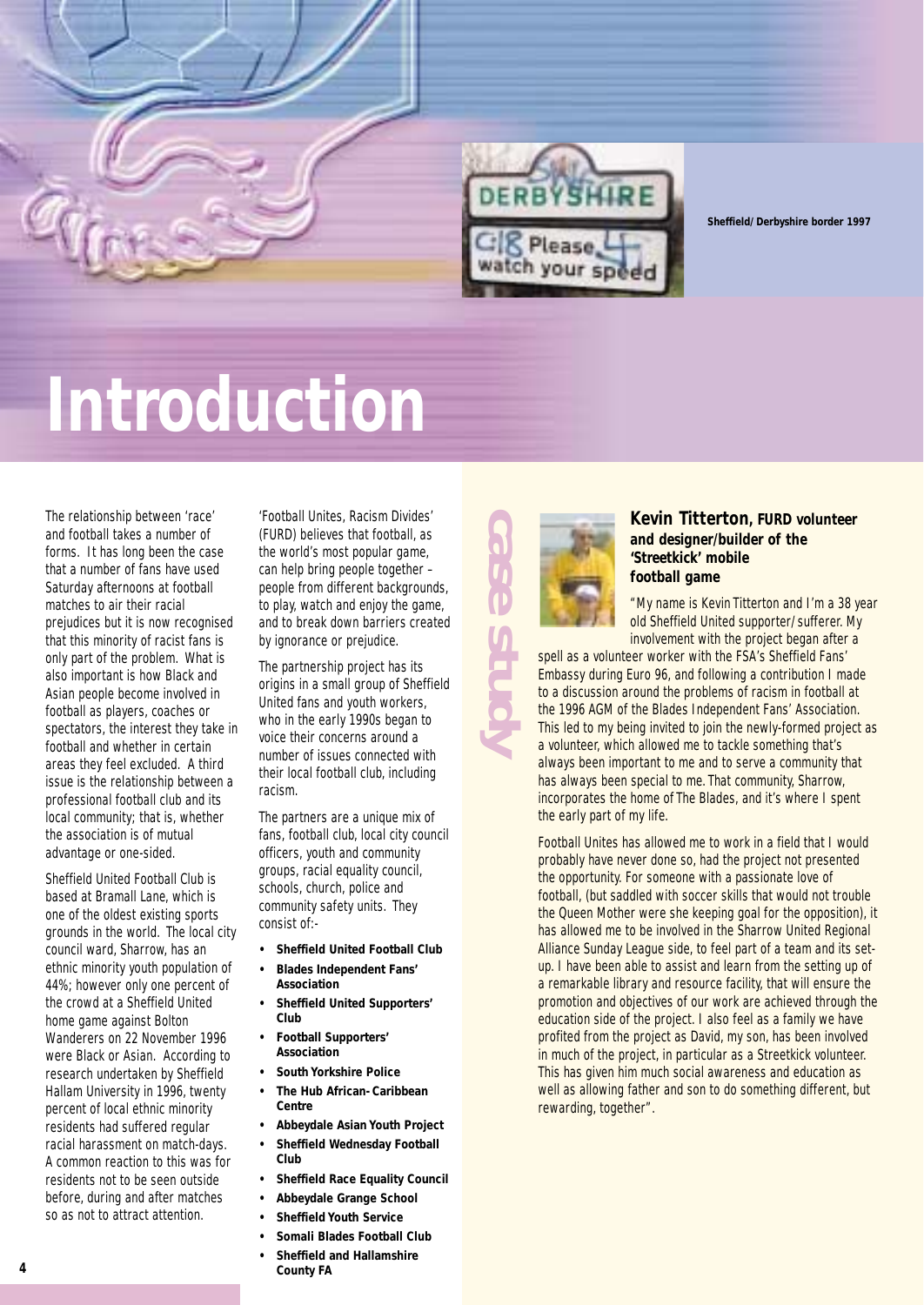

**Bramall Lane, February 1997**

#### **FURD'S AIMS**

The partnership was established in November 1995, and its stated aims are:-

- 1. To ensure that people who play or watch football can do so without fear of racial abuse and harassment, in either a verbal or physical form.
- 2. To encourage all those associated with Sheffield United Football Club to improve standards of behaviour, especially in relation to racial abuse, harassment and discrimination.
- 3. To create greater access for local black people through their active and safe participation both as players, staff and supporters.

In January 1996 a bid for funding from the European Commission Cities Against Racism Project was successful, and a full-time Project Co-ordinator was soon appointed, with the official launch taking place at Sheffield United Football Club on 30 April 1996.

In December 1996 the initial 12 months' funding from the EC was extended for a second year, with additional funding coming from the South Yorkshire Police Community Initiatives fund, as well as in-kind help, in terms of premises, utilities costs, communication and staff supervision from the Sheffield Youth Service. FURD moved into its present premises, the Stables Youth Project, in April 1997.

With the project in danger of running short of money in late 1997, a lifeline was provided by the Sheffield Single Regeneration Budget (SRB), who began partfunding FURD in December 1997, and indeed are scheduled to financially support the project until 2002.

Income from the hire of both FURD's mobile football game 'Streetkick' and the History Of Black Footballers Exhibition, enabled us to continue our work once the European grant ended, with additional help coming from the Churches Commission For Racial Justice, 'Kick It Out', Home Office Community Relations Unit, Professional Footballers Association, Commission For Racial Equality, The Football Association, Sheffield TEC, Royal Mail, Walkers Crisps, Grant Thornton Accountants, Heeley Development Trust, and finally, from donations from individuals joining the FURD membership scheme.

In May 1999 the Football Unites, Racism Divides Educational Trust (FURD Ed) was established, and charitable status achieved later that year. All of FURD's work with the exception of Millennium Volunteers, is now managed by FURD Ed.

1999 was a key year for FURD, with three-year funding being awarded by the National Lotteries Charities Board for the educational work of the project, from the Department of Education and Employment to operate the FURD Millennium Volunteers programme, and from the European Commission to design and maintain the Football Against Racism in Europe (FARE) website.

In July 2000 FURD Ed began working with the Shirecliffe Youth Inclusion Project, with funding from the Home Office 'Positive Futures' initiative, to fund coaching in the Shirecliffe and Burngreave areas of Sheffield, a second 'Streetkick', and a peer mentoring programme.

FURD agreed a Development Plan in February 2000, which set eight priorities for the project during 2000. These priorities were then used for a more specific Action Plan, and are as follows:-

- **Increase the participation of ethnic minority young people in football as players, spectators and employees.**
- **Significantly increase the participation and involvement of ethnic minority young women.**
- **Reduce racial harassment.**
- **Challenge racism through antiracist education.**
- **Develop the work of the Resources and Information Centre.**
- **Increase the participation of volunteers in the work of FURD, especially young people aged 16 to 24.**
- **Develop regional, national and international initiatives.**
- **Secure the future work of FURD.**

This report will use these eight key priorities as a means of reporting the work of Football Unites, Racism Divides in the year 2000.

**Howard Holmes,** Project Co-ordinator.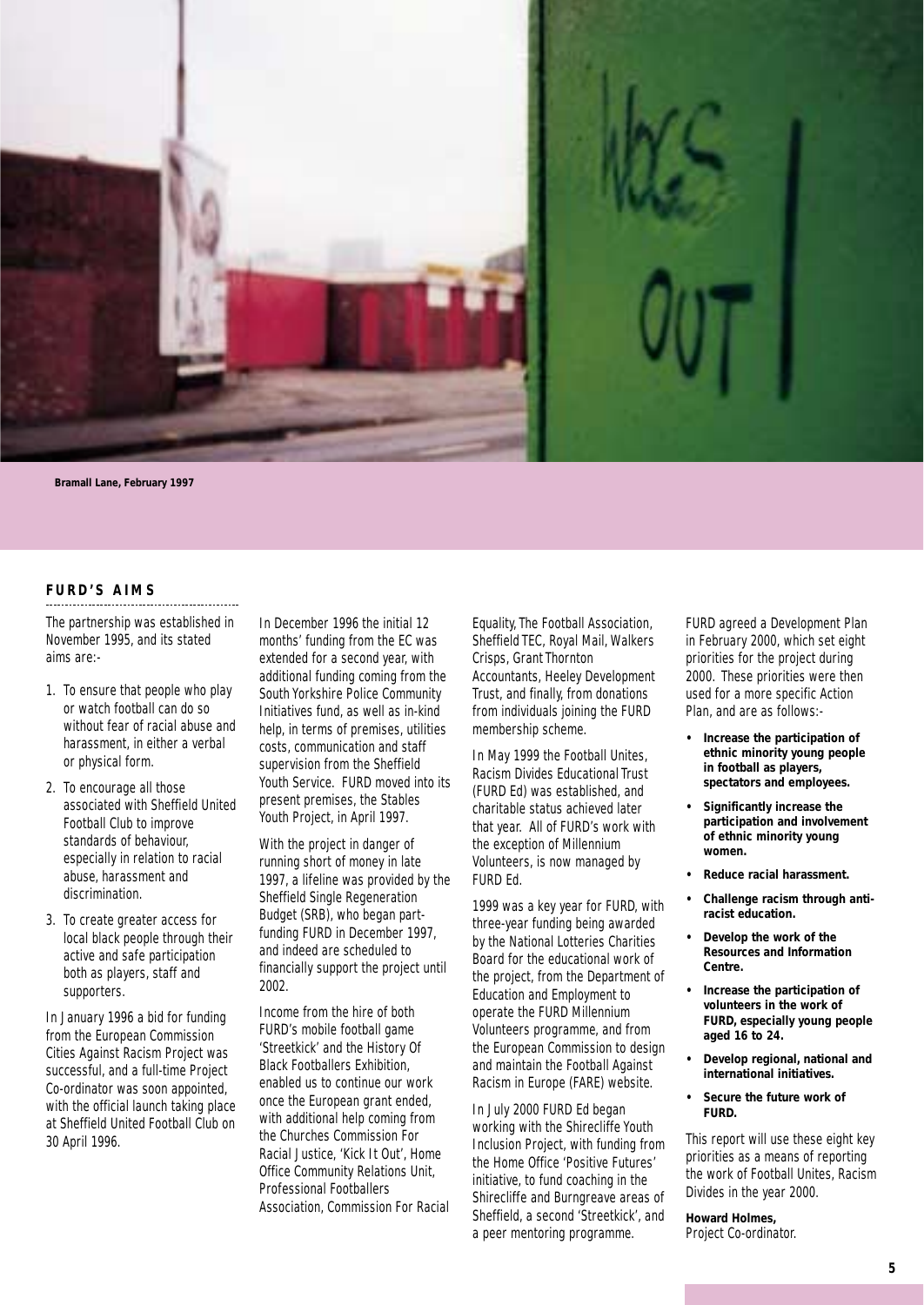# **Increasing Ethnic Minority Participation in Football**

#### **COACHING AND COACH DEVELOPMENT**

FURD's head coach is Chilean Luis Silva, who played professionally in Argentina, Brazil and Peru, before escaping from Pinochet's torture squads, eventually arriving in

Sheffield in 1975 as a political refugee. Luis runs free weekly sessions in Heeley, Fir Vale and Shirecliffe, as well as coaching Sharrow United. Several promising young players have been recommended to the Sheffield United School of Excellence and three boys have been taken on by the Blades. Desbon Bushiri, an exciting young striker and asylum seeker from Burundi, attended a FURD summer coaching session and was referred to Sheffield United by Luis. Desbon has since played three times for the reserves.

FURD's other regular coach is Ahmed Abdi Jama, who played 266 matches for Somalia in the 1960's and 70's. He went on to coach both the youth and full national teams of Somalia, but the civil war intervened and in 1989 Jama applied for political asylum after working in Brazil. Jama gained his UEFA 'B' licence in Denmark, and now coaches for FURD in Broomhall and Burngreave, mostly with Somali youth.

people successfully completed the FA's Junior Team Manager course, whilst Paul Lawrence and Fayaz Khan went on to achieve the Coaching Certificate. In addition Abbas Shah and Zahid Saleem qualified as Class 3 referees.

FURD has identified the lack of local, safe, all-weather facilities as a major obstacle to ethnic minority young people progressing further in football. We are working in partnership with community groups, schools, and Sheffield Leisure Services to consult, plan, and secure funding to radically improve this situation as quickly as possible.



**Desbon Bushiri leaves the pitch after scoring a goal on his debut for**

**Desbon's story "I arrived at my Shoreham Street flat, behind Sheffield United's Kop, in July 2000. I didn't know anybody in Sheffield. After a few days I started to look for somewhere to play football.**

Eventually I found Mount Pleasant Park in Sharrow, where Luis Silva and Keith Ward (MV) were running the FURD summer coaching scheme. Luis saw me playing with a ball, and liked what he saw.

Soon I met Kamran (MV) and Alan from FURD, who were starting a new Sunday league team,'Sharrow United'. They signed me up for the team, and as a Millennium Volunteer, and I scored two goals in our first game, which we won 3-1.

Next Luis recommended me to Sheffield United and I trained with the juniors, and played 3 times for the reserves, scoring on my debut against Bury.

After 4 months, United decided they would not offer me a contract. I was very disappointed, but soon met Tommy Spencer, who signed me to play for Matlock Town in the Unibond First Division.

I've met lots of different people at FURD, whereas in my own country, Burundi, I was often afraid of people I didn't know. FURD has given me a lot of help, and it's nice to come to The Stables to meet everyone, and read books from the library.

I have a special memory of driving with Howard to the grave of Arthur Wharton, about 30 kilometres from Sheffield, and laying some flowers on his headstone.

I still hope to become a professional footballer, but I worry about my family back home. I am the first-born, and I pray that we will soon be together, safe".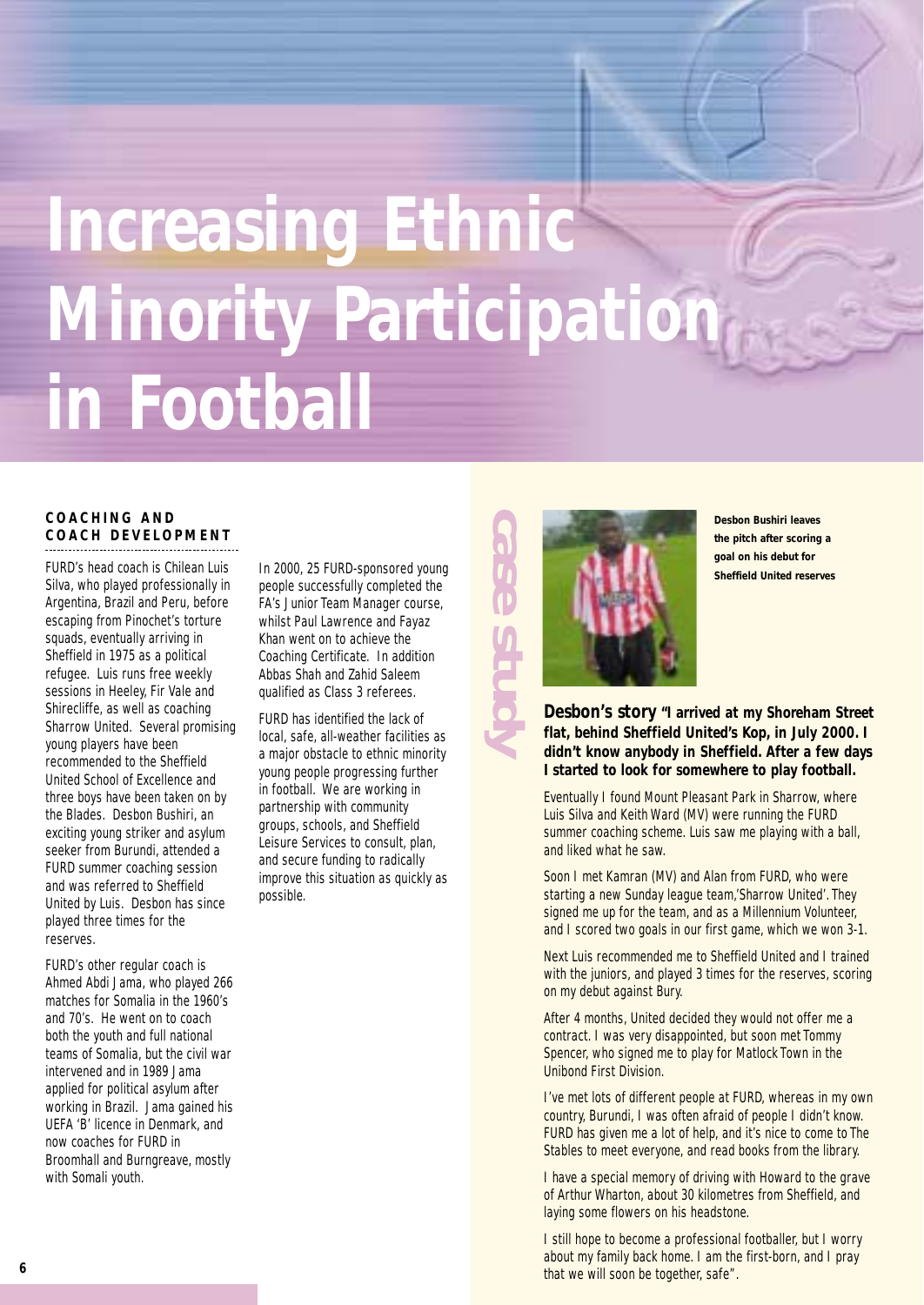**FURD coaches Luis Silva (left) and Ahmed Abdi Jama (right)**

**case study**



#### **FURD coaches, Luis and Jama (Extract from an article by Peter Markie in the Sheffield Telegraph, February 2000)**

Meet Ahmed Abdi Jama, from Somalia, and Luis-Eduardo Silva, from Chile, who between them have clocked up thousands of miles escaping torture and injustice until fate handed them cards to meet up unbelievably in Sheffield. Under, in fact, the umbrella provided by Football Unites, Racism Divides.

So how did Jama and Silva, from worlds apart find common ground in South Yorkshire? Well Silva arrived first, 25 years ago, having previously played for Chile and as a midfielder professionally in Peru, Brazil and Argentina. That pedigree didn't prevent torture as a prisoner under Pinochet's dictatorship and escape to England in 1975 as a political refugee.

He surfaced in a North Derbyshire village and worked as a miner until the pit closures. Silva decided education was the way back and coaching was another driving force. At Sheffield College he gained certificates in sport and recreation with distinction and through the offices of MP Richard Caborn, the powerfully-built Chilean was directed to FURD to help out in sessions.

Jama, a shorter, lighter character, played 266 matches for Somalia at centre forward with a tally of 92 goals. He was leading scorer in the 1975 African Cup. In the 1980's he coached both the youth and national teams of Somalia.

Something of a legend in his own country, he looked further afield in 1989 when he took up a coaching post in Rio de Janeiro. At this point, with civil war breaking out in Somalia, he knew he wouldn't be safe to return home and requested political asylum at the UN. Result: A refugee camp in Copenhagen. His wife and four children joined him in Varde and he started out trying to win a new reputation as a coach with teams across Denmark.

With Alslev he had success on the pitch and won over the locals with his dedication, never missing a training session. On one occasion he went by moped from Varde to Alslev arriving with his face turning white from the frost! He heard from friends in Sheffield and visited on holiday. "I was immediately struck by the number of Somali youngsters playing football but without proper organisation or coaching."



Jama, now 56, has passed his UEFA B coaching licence and is desperate to forge a new career in England. He is currently helping FURD, Sheffield United School of Excellence and Somali youngsters in the Burngreave area.

Can they make it here? "All we ask," says Silva, "is the chance to prove ourselves. If we don't make it for whatever reason, at least we can say we had the opportunity."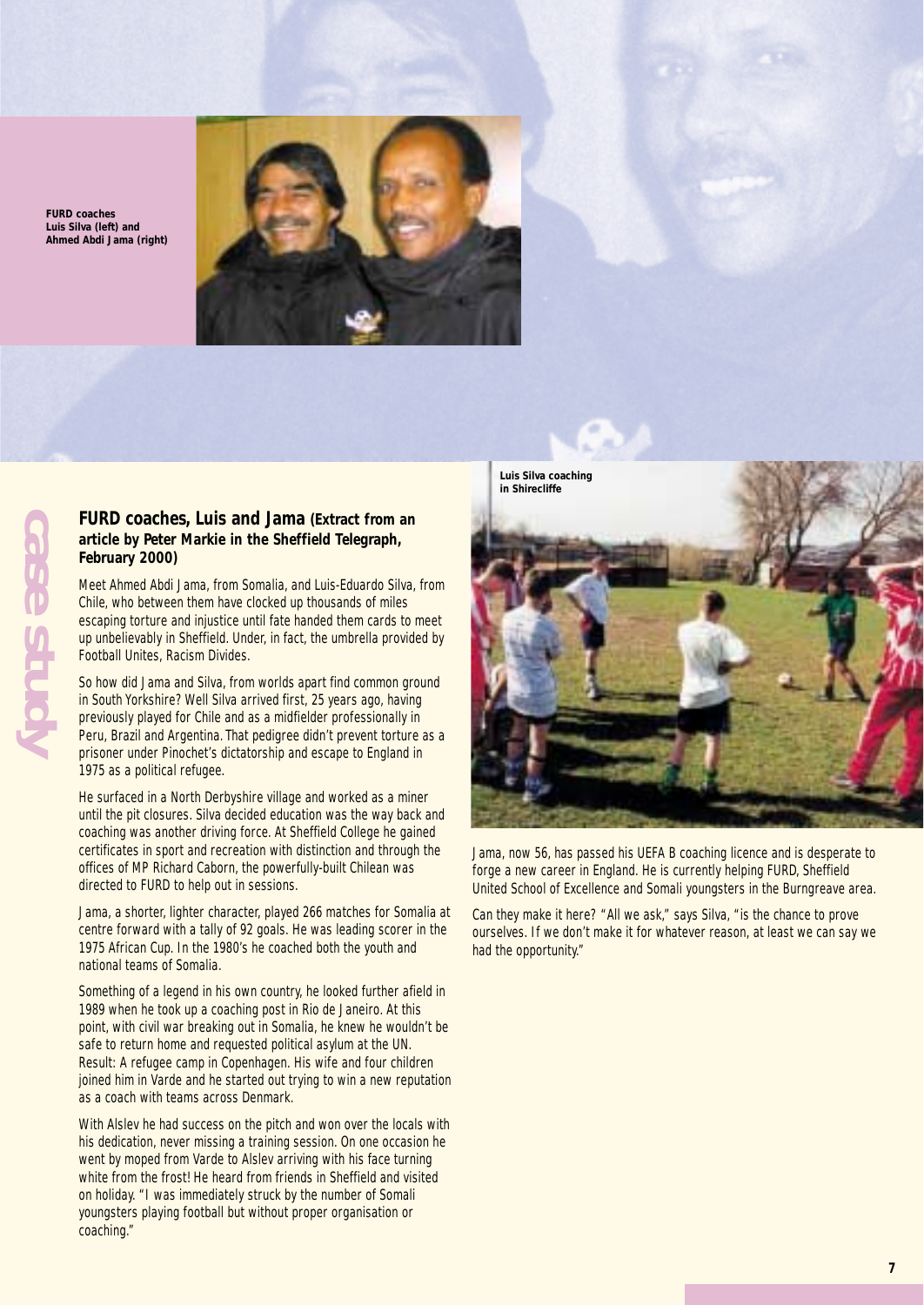

#### **CONCESSIONARY TICKET SCHEMES**

One of the main means by which Sheffield United have been able to contribute to the achievement of the project's objectives has been the ticket distribution scheme in conjunction with FURD. The initiative has enabled hundreds of local Black and Asian young people to experience a live professional football match, leading to an increase in self-confidence and security amongst those attending, shown by the number of participants who have made return visits!

The value of the ticket initiative was shown in December 2000, when the club ticket office, having decided that no free tickets would be available for the local derby with Sheffield Wednesday, worked out a system which enabled 30 local Black and Asian Unitedites to pay for their tickets in advance through FURD.

In 2000, perhaps related to the appointment of Owls fan Alan Rhodes to the post of Youth Worker with FURD Ed, the project has also distributed free tickets for a Sheffield Wednesday game. Finally, Barnsley Football Club provided complimentary tickets for all the finalists in FURD's 'Streetkick' tour of Barnsley in the spring.

**Abbas Shah: I have been involved with 'Football Unites' for a number of years. Initially contact was minimal, when I received complimentary tickets for Sheffield United home games. However as I became more aware of the objectives of FURD and what their involvement was within the community, I decided to approach them for help.**

In the first instance, FURD was able to send myself and a colleague on an FA Coaching Course with a view to setting up a local Asian-based football team, Highfield FC. Upon completion of the course FURD provided training equipment for coaching the team, and helped us obtain lottery and council funding. Once the season had started FURD donated further match equipment.

During May 2000 FURD were able to send me on a FA referees course, which I successfully completed and passed. I have been refereeing every Saturday this season in the Sheffield leagues, and suffered all the highs and lows a match official can go through! I am hoping to achieve my Grade 2 status for the 2000/1 season.

**case study**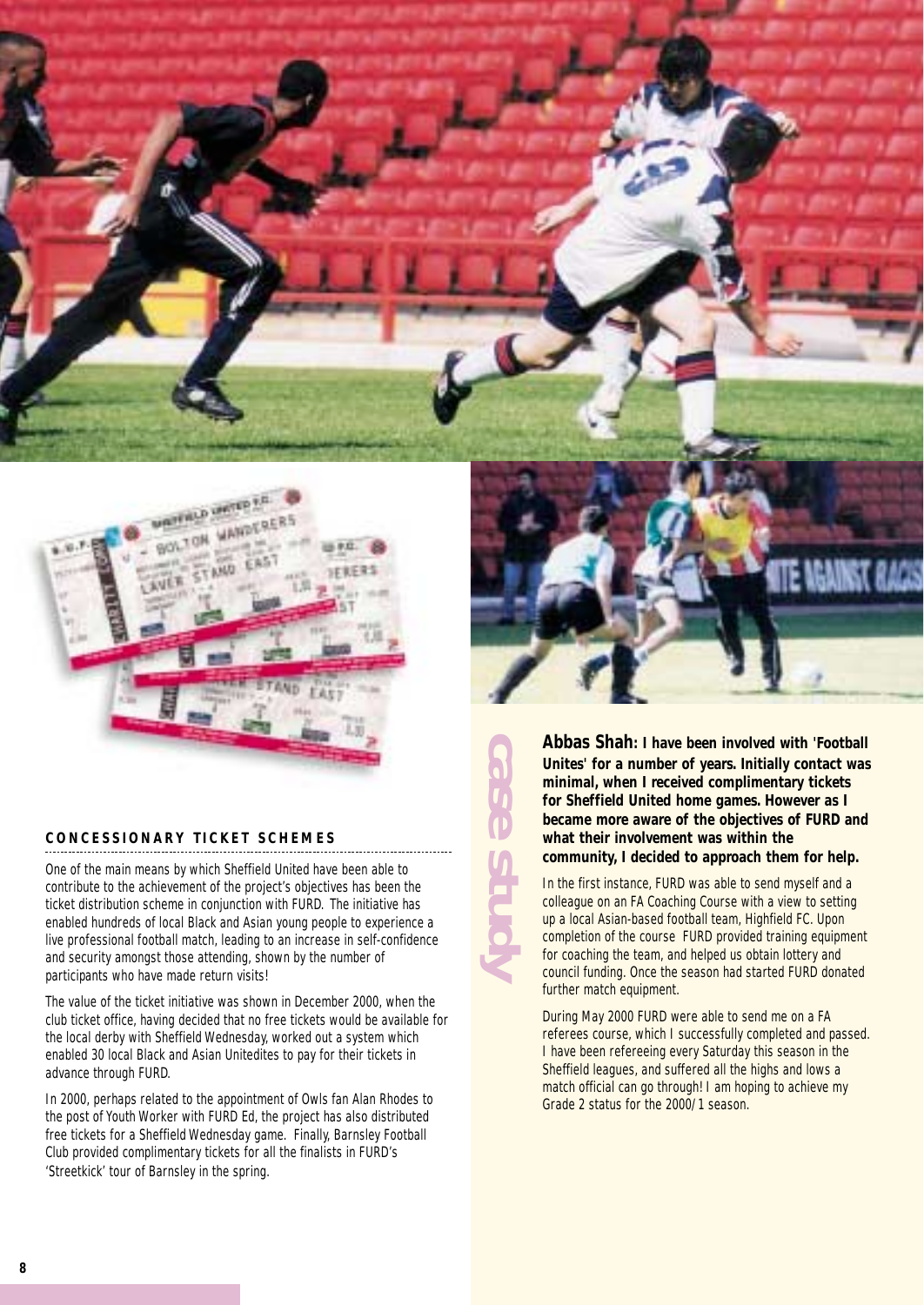

**Sharrow United celebrate promotion in their first season**



**Blades Enterprise Centre**

#### **SHARROW PARTNERSHIP**

FURD is a member of the Sharrow Partnership, which is made up of representatives from Sheffield United Football Club, Sharrow Community Forum, Sheffield College, FURD, Asian Welfare Association 96, and the Federation of Stadium Communities. Its combined efforts have brought in £1.8 million in grants, as well as helping secure planning permission for the Blades Enterprise Centre and Community Hall, which will open in 2001.

The Blades Enterprise Centre has set targets for the number of local and ethnic minority small businesses that it needs to attract as clients, and a Community Hall for use by local residents will be situated underneath the corner of the Kop and John Street stand. It is anticipated that a hotel will follow the completion of the BEC, and the Sharrow Partnership has developed plans to ensure that local people receive the relevant training required for the jobs that will come with the ground development. FURD played a key role in the drawing up of Sheffield United's equal opportunities policy, which was formally adopted in May 1999.

The Sharrow Partnership has gained a national reputation as a model for other clubs and their communities to follow, and the 2000 conference of the Federation of Stadium Communities was held at Bramall Lane.

#### **SHARROW UNITED AND HIGHFIELD FC**

FURD has worked hard to create the necessary conditions which will encourage Black and Asian teams to set up and join organised local leagues. These efforts bore fruit during 2000 when two teams, Highfield FC and Sharrow United, affiliated to the Sheffield and Hallamshire County FA, and joined different Sunday leagues in time for the 2000-1 season. FURD provided support in the shape of coaching, venue hire, league and FA affiliation fees, balls and kit.

Highfield FC are made up mainly of older Asian players, who have been able to organise themselves, whilst Sharrow United are the younger side. Indeed many of the Sharrow United players have signed up as FURD Millennium Volunteers, and the FURD Youth Worker has shared club secretary duties with MV Kamran Khan.

**Kamran Khan : Kamran has been involved with FURD for over 5 years. He made contact with the project through a FURD Soccer School in a local park while he was still at school.**

**case study**

He has carried out over 300 hours voluntary work with FURD as a Millennium Volunteer in the last year.

During this period he has trained as a Junior Team Manager as well as taking up the role of Trainee Secretary for Sharrow United FC. He is also a regular in the team. Kamran represented FURD as part of a Pakistani team which travelled to Italy in June/July 2000.

Together with his close friend Idris Amin, he made a Video Diary about his love of Sheffield United that was filmed live at the Fulham home game for the National Football Museum in Preston. He began watching The Blades by getting tickets through FURD's Concessionary Ticket Scheme.

Kamran and Idris were also contributors to a BBC documentary about Asians in Football and have attended meetings of the National Civil Rights Movement. He recently moved from long-term unemployment into work at two local schools as an Assistant Learning Mentor. **9**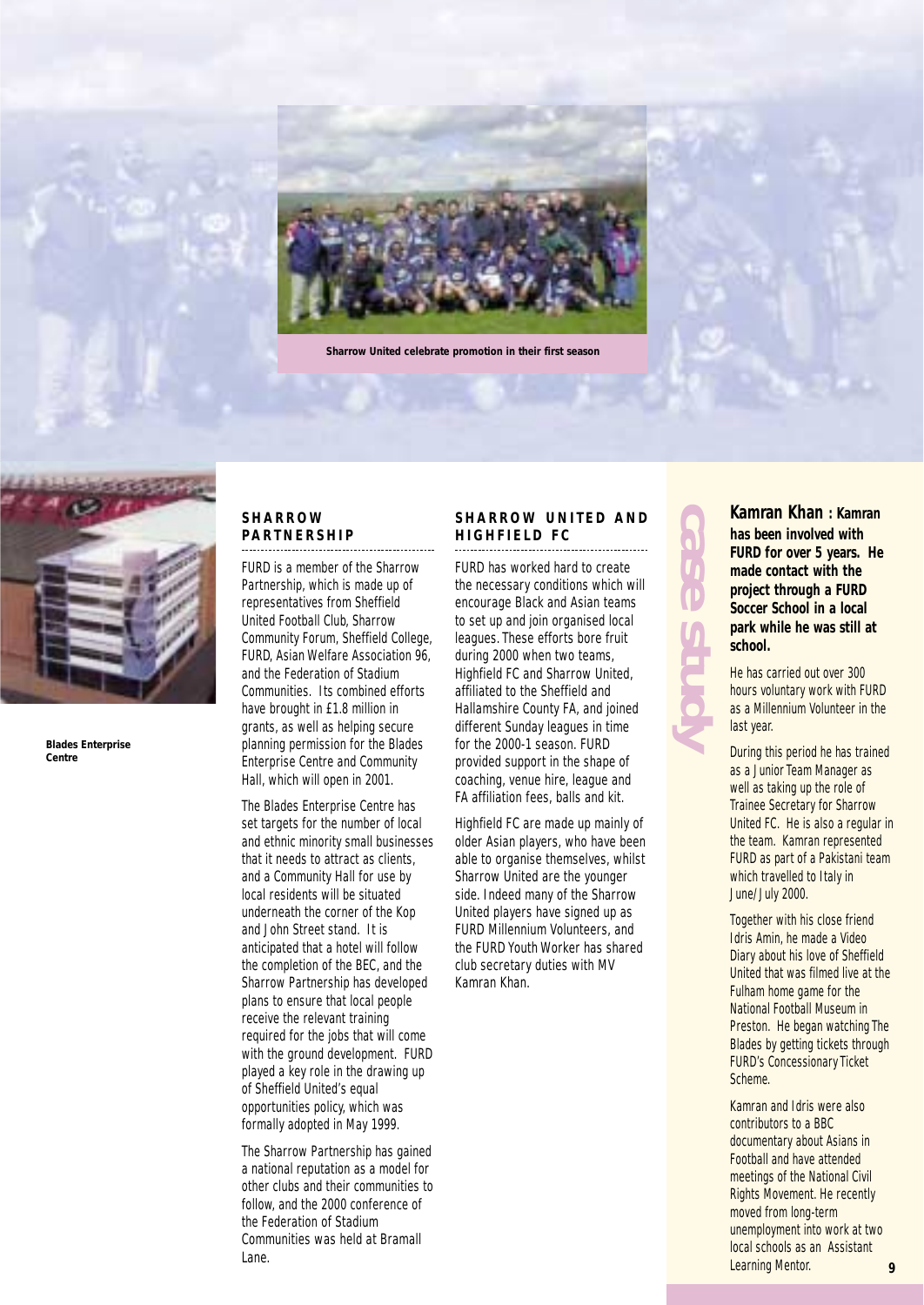### The Streetkick Experience - by Ralph Hancock

#### **STREETKICK**

Streetkick is FURD's mobile football game. Measuring 12 metres by 8 metres, with boards one metre high, the game can be erected on any flat surface. It is an excellent method of reaching significant numbers of young people with information about the anti-racist campaign in football. In 2000 the number of events increased by approximately 50% (25 events, compared to 17 in 1999).

Streetkick achieved a good geographical spread around the city. This included events at each of the Sheffield College sites, and being present at many of Sheffield's large-scale events, such as the Sheffield Show, May Fest and Sharrow Festival. A number of Streetkick events have also been held outside the city, predominantly in Barnsley and Rotherham.

Our 2 main aims in relation to Streetkick are:

- **Combating Disadvantage (targeting areas of high Black and ethnic minority populations - where young people get few opportunities to play in organised tournaments)**
- **Anti-racist work/education (targeting areas with known racial tensions/problems).**

Re-emphasis of the anti-racist element is being addressed in a number of ways:

- **A short speech is delivered by a member of FURD relating to what the organisation 'stands for'.**
- **Examining ways of increasing anti-racist imagery during events – banners, flags, sidepanels etc.**
- **The need to develop our own anti-racist material (and be less reliant on national organisations such as 'Kick It Out') has also been highlighted.**

Volunteer involvement has been a major success this year. A widerange of volunteers (particularly FURD's Millennium Volunteers – MVs) have taken lead roles in the planning, organising and running of both high profile events such as the Sheffield Show and May Fest and also short-term projects like the work at Barnsley and Sheffield College.

The involvement of young women has increased significantly on last year, with a small number of young women MVs being involved in events during the summer and a group of young women taking a lead role in running an event for the Indian Welfare Association at Barnsley in August.